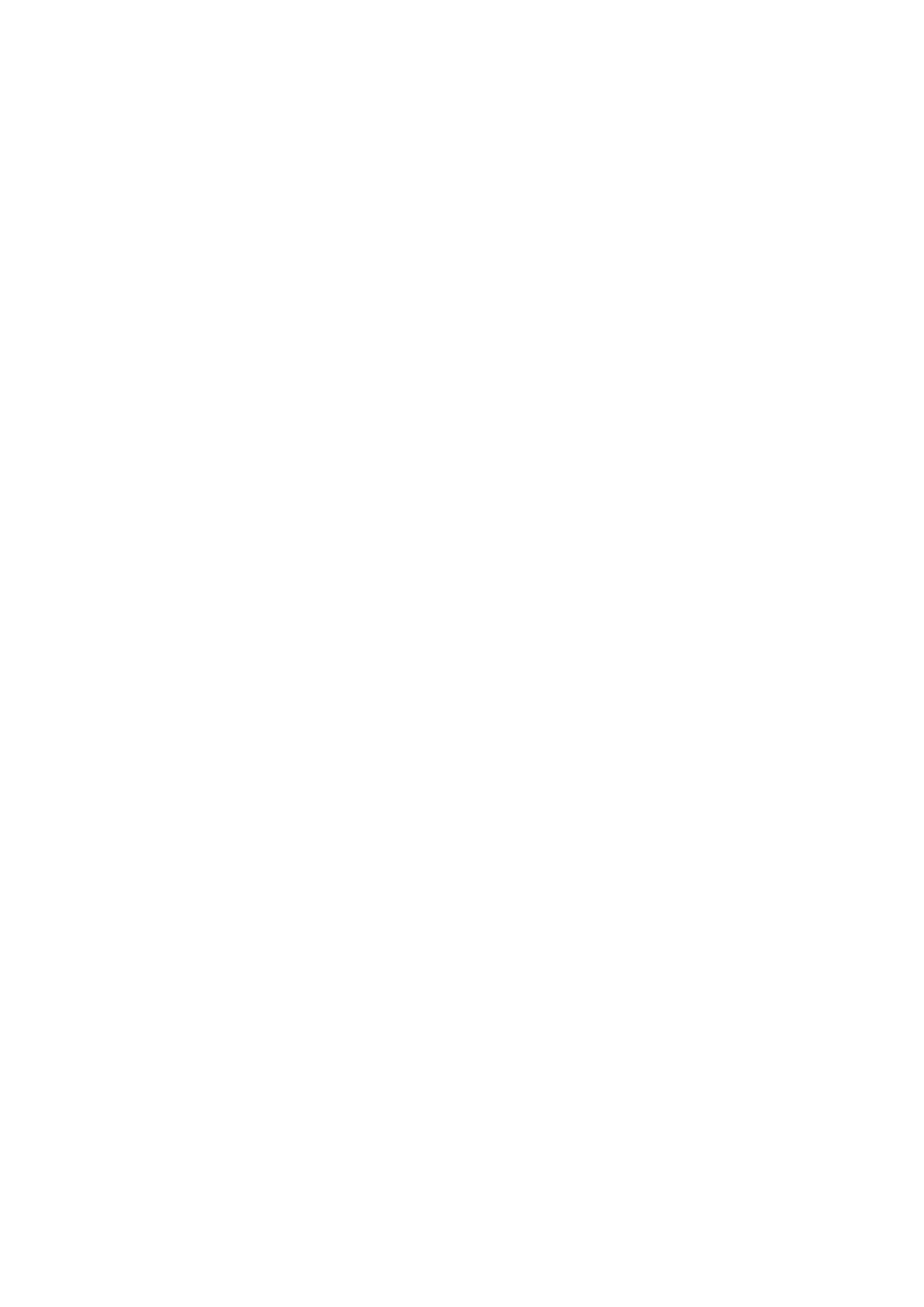# <span id="page-4-0"></span>**Annual Report for the year ended 31 March 2021**

The trustees of Mexborough & Swinton Astronomical Society are pleased to present their report and accounts for the period 1 April 2020 to 31 March 2021.

# <span id="page-4-1"></span>*Achievements and Performance*

## <span id="page-4-2"></span>**Meeting Programme**

The year opened in the very uncertain world of the Covid-19 pandemic and the "lockdown" restrictions which had been imposed for public health reasons on 23 March 2020 and consequently our meeting programme was suspended. As it quickly became apparent that these measures would be in place for some time the executive committee decided to trial online meetings for our members and the wider public.

After various trials of video conferencing platforms, the first meeting was held on 2 April 2021 using the Zoom video conferencing platform. Our Deputy Chair, Roy Gunson chaired a quiz with the intention of assessing the platform for ease of use for both speakers, hosts, and participants. Feedback from members was positive and over the next seven weeks members volunteered to give talks on a wide range of subjects including Comets, Volcanoes on Io and Star Atlases. During this time, we had our first overseas speaker, friend of the society Trevor Worrall based in Spain presented "Imaging the Heavens from Spain" and our first 'outside broadcast' from member Phil Muffett's garage where he is building a replica of a Mercury Capsule.

Following media reports of online meetings being hijacked by individuals intent on causing disruption and spoiling meetings and seminars we took a decision to have distinct invitations for each weekly meeting and insist these should not be shared or forwarded. Members automatically receive an invitation, and a process has been developed to allow members of the public to request an invitation via our website. Meetings are publicised on our social media channels (Twitter and Facebook).

Our Programme Co-ordinator, Steve Taylor quickly adapted the programme, finding speakers willing to present talks via Zoom. We were able to welcome our first visitors on the 7 May 2021 and numbers attending steadily increased to some 30 plus connections per week.

The online meetings character quickly developed; Paul D'Silva became the regular host for them controlling access to events and chairing meetings. Speakers have been willing to take questions form participants and Q&A sessions have often been wide ranging and always enjoyable. Under the direction of the deputy chairman members and visitors were invited to submit their astronomy images. This has been a great success and the 'Members Gallery' is now a weekly part of the online meeting. In addition, members are kept up to date with society news, astronomical events, and details from other online event organisers (other local societies, the British Astronomical Association, Federation of Astronomical Societies, Institute of Physics, etc).

The online meetings gave us the opportunity to invite speakers not only from across the UK but also, from around the world. We have been fortunate to have speakers from the USA, Spain, Ireland, Canada and Sweden as well as all corners of the UK. Over the past year a total 51 online meetings have taken place in the form of 49 talks, 1 quiz and a 'Christmas Get-Together'. Sixteen talks and events have been given by nine members of the society and 34 talks by 29 guest speakers.

After the first month of online meeting the executive was asked if the meetings could be published and recorded. Speakers are asked for permission before meetings are recorded and after the meeting an edited edition of the talk and the Q&A is posted onto our YouTube channel which is available via the website and Facebook pages.

The society wishes to place on record its sincere thanks to all our speakers for supporting us during this difficult period.

# <span id="page-4-3"></span>**Membership**

<span id="page-4-4"></span>We note with sadness the passing, in October 2020, of our good friend and former member Jo Botterill. Jo was a member for many years before she left the area to be with family and will be sorely missed by all who knew her. We would like to place on record out heartfelt appreciation for the legacy of £1,000 which she left to the society.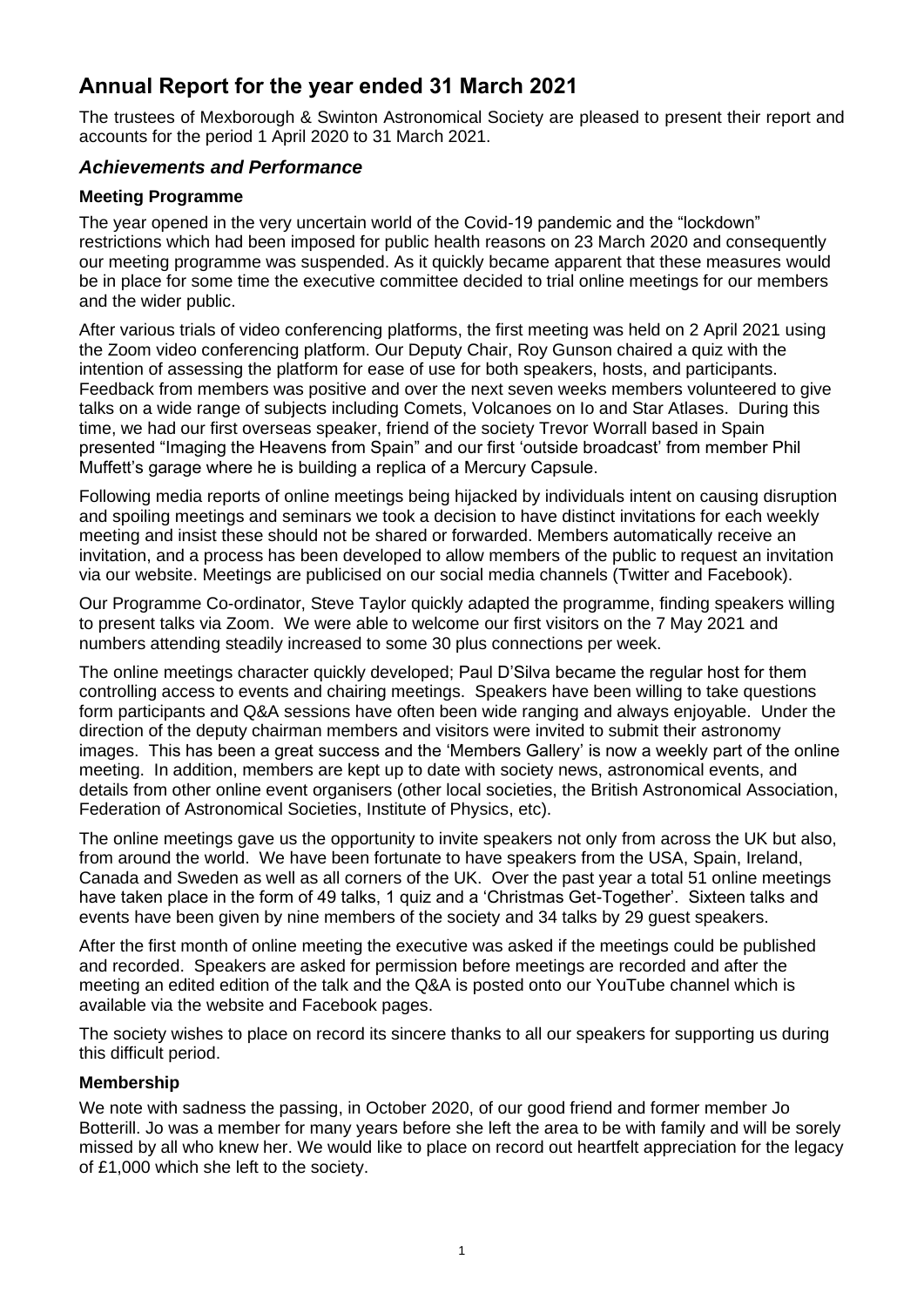## **J.A. Jones Hoober Observatory**

Due to the Covid-19 public health restrictions the observatory has not been used during the year for either members events or public events. Visits have been strictly limited to essential maintenance and safety work and always in compliance with relevant public health regulations.

#### **Community Access & Outreach Programmes**

The society normally offers supervised access to J A Jones Observatory, primarily through the Public Viewing Evenings (PVEs) and engages with our community through visits to schools and community groups. Due to the Covid-19 pandemic restrictions it has not been possible to run these programmes in the year to 31 March 2021.

#### <span id="page-5-0"></span>**Accommodation**

In our report for the year ended 31 March 2013 we identified as a major risk the long-term future of our accommodation at Swinton Working Men's Club which is owned and operated by Swinton Bottom Club Ltd. (SBC Ltd) Several alternatives have been investigated but none, to date, has offered quality, dedicated alternative accommodation. The trustees invite suggestions for alternative accommodation from all members and urge them to keep a keen lookout for possible venues.

We would note that we have supported SBC Ltd through the Covid-19 pandemic by continuing to pay room rent (some £1,080 per year) whilst the club was closed due to public health regulations putting our room beyond use.

#### <span id="page-5-1"></span>**Covid-19 Small Business Grant**

In July of 2020 the society was contacted by Voluntary Action Rotherham (VAR) and then Rotherham Metropolitan Borough Council (RMBC) regarding the Coronavirus Small Business Grant scheme. Our initial response on reading details of the scheme was that the society did not qualify however when both VAR and RMBC repeatedly stated that we did satisfy the scheme criteria and encouraged us to apply we did and were awarded a grant of  $£10,000$ . This has been held to assist with future accommodation needs as we fear the impact of the pandemic on Swinton Bottom Club Ltd. (our normal meeting venue) and that we may need to find alternative accommodation once in-person meetings become a possibility.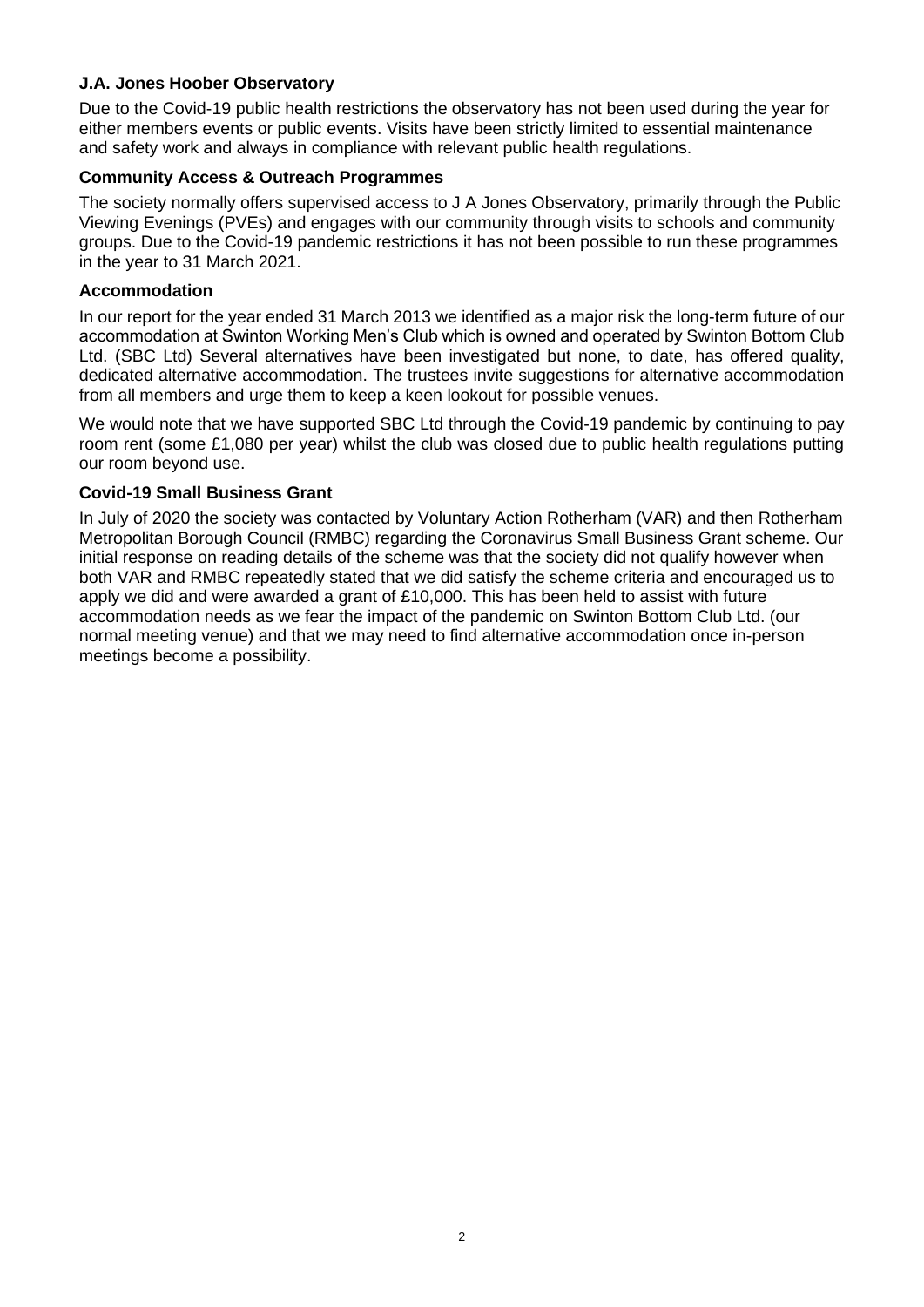# <span id="page-6-0"></span>*Financial Review*

## <span id="page-6-1"></span>**Financial Performance**

Detailed accounts can be found on page [5.](#page-8-0) It should be noted that Covid-19 restrictions mean that the comparison with previous years is at best difficult and at worst meaningless.

#### <span id="page-6-2"></span>**Income**

There is a significant increase in income under the Admin & General heading due exclusively to the Covid-19 Small Business Grant of £10,000 received from Rotherham Metropolitan Borough Council.

It will be noted the Community Access Programme income shows a small deficit of £10, this was due to refunds being issued for bookings made for events which had to be cancelled due to the Covid-19 restrictions imposed on 23 March 2020.

Donations show a significant year-on-year increase due to two substantial donations, £1,000 from the estate of the late Jo Botterill and £542.50 from Unison Yorkshire Water Branch made in lieu of honoraria due to Shaun O'Dell.

There is a marked increase in income from Subscriptions and Fees this is largely due to the processing of a backlog of Gift Aid claims for the years to 31 March 2016, 31 March 2017, 31 March 2018, 31 March 2019, and 31 March 2020. These totalled £2,394. Processes have been developed to make the Gift Aid claim process much smoother and it is hoped that future years will be processed much more quickly.

#### <span id="page-6-3"></span>**Expenditure**

Notable differences in expenditure are due to the changes to our activities due to Covic-19 restrictions.

Guest speaker expenses are significantly lower compared the previous year (£130 compared to £315) as speakers have been unable to travel to us, we are grateful to many speakers who gave their time freely to speak at out online meetings.

Observatory development again shows a marked decrease (£161 to £424) as the observatory has been closed for all but essential safety and maintenance work. The fact the observatory could not be used for regular observing or public events also accounts for a £209 reduction, to £1,434, in Observatory Operating Expenditure.

Subscriptions also show a significant drop from £167 to £78 – this is because Swinton Bottom Club Ltd did not collect membership subscriptions whilst it was closed to members in compliance with Covid-19 regulations.

#### <span id="page-6-4"></span>**Gifts and Support in Kind**

In assessing the finances and assets of the society it must be noted that many members and trustees give a great deal of support in kind. Many purchases are made, and the payment never claimed back; for example, printing and postage costs, stall fees at events, and web hosting have all been paid for by members, but the cost not claimed despite such a claim being perfectly legitimate.

Members also give generously of their time; without the many hours given to preparing and delivering talks, running community access and outreach events, and managing the society its growth and success could not be achieved.

The trustees wish to place on record their recognition of and gratitude for these contributions.

#### <span id="page-6-5"></span>**Funds Materially in Deficit**

At 31 March 2021 the Society had no funds in material deficit.

#### <span id="page-6-6"></span>**Major Risks**

In our Annual Report and Statement of Accounts for the year ended 31 March 2014 we identified a single major risk relating to our accommodation at Swinton Bottom Club Ltd. It must be recognized that Swinton Bottom Club Ltd. is operating in a very difficult market and the ongoing use of our rented accommodation must continue to be considered a major risk to the society. We noted earlier the very real risk of an unsustainable rise in our operating costs in the short-to-medium term if temporary accommodation had to be rented.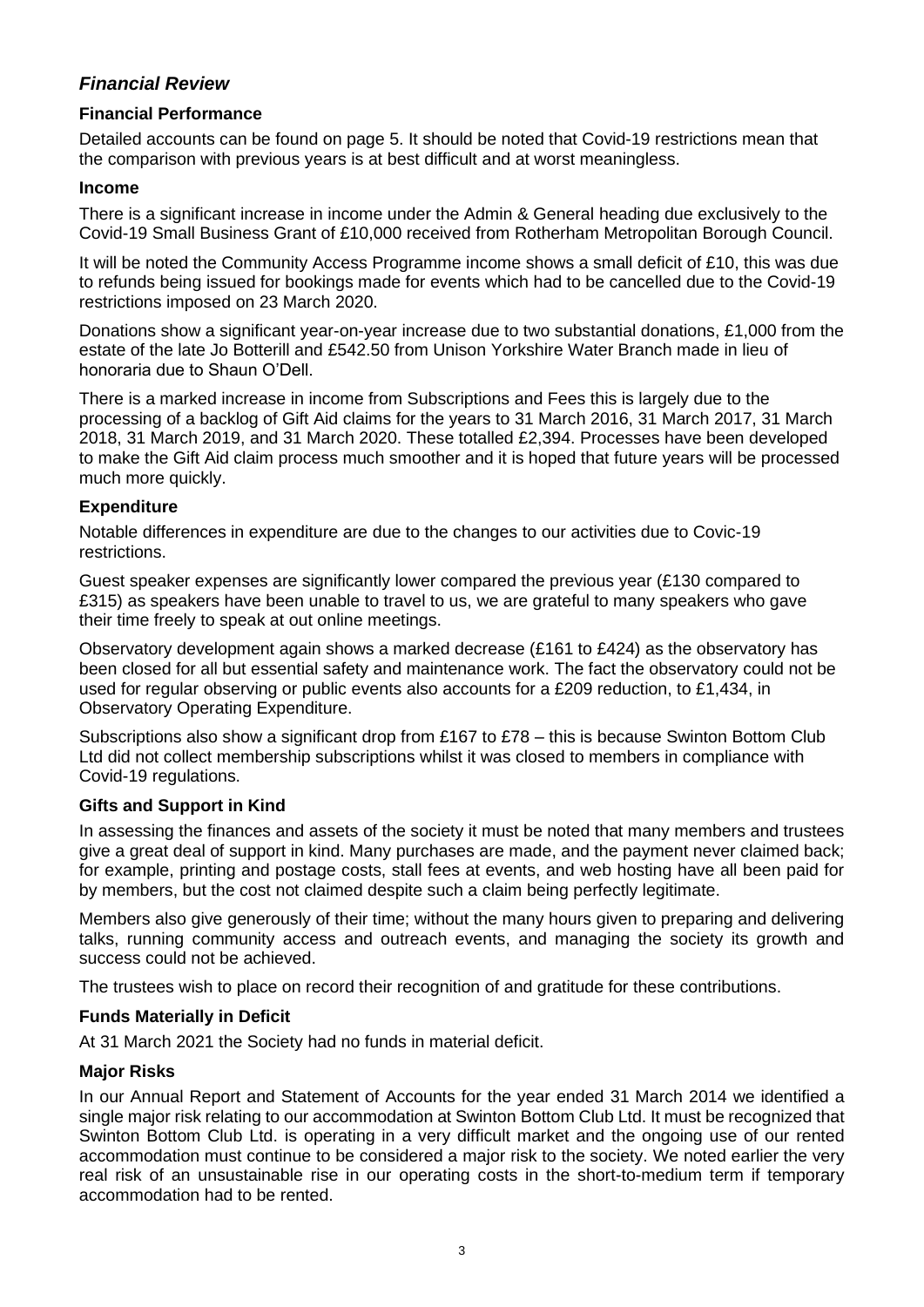## <span id="page-7-0"></span>**Financial Management and Reserves Policies**

The Society has a Financial Management Policy which meets the requirements of the Charities Act 2011, the Charity Commission guidelines "Internal Financial Controls for Charities" and "Accounting and Reporting by Charities: Statement of Recommended Practice (Revised 2005)".

The General Fund is unrestricted and is used for the day-to-day operation of the Society.

Reserves are held without any exposure to the stock market.

The Society operates with an unrestricted reserve at a level set by the trustees; currently this is £5,000 which equated to approximately 24 months running costs. The reserve is held to allow the Society to offset fluctuations in income receipts and to provide for contingencies.

At 31 March 2021, the General Fund had a balance £33,096 (compared to £19,696 at the same date last year).

Whilst the current unrestricted fund level is above the reserve, we feel it is prudent in the current economic climate; maintaining a substantial reserve will better allow the Society to meet the funding challenges which the wider economic situation may impose. We are also mindful that the long-term future of Swinton Bottom Club Ltd. is difficult to guarantee and must be prepared to seek alternative accommodation, possibly at short notice.

Approved and adopted by a meeting of the Executive Committee on 10 November 2021 and signed on their behalf,

Leslie H. Marsden FRAS Chairman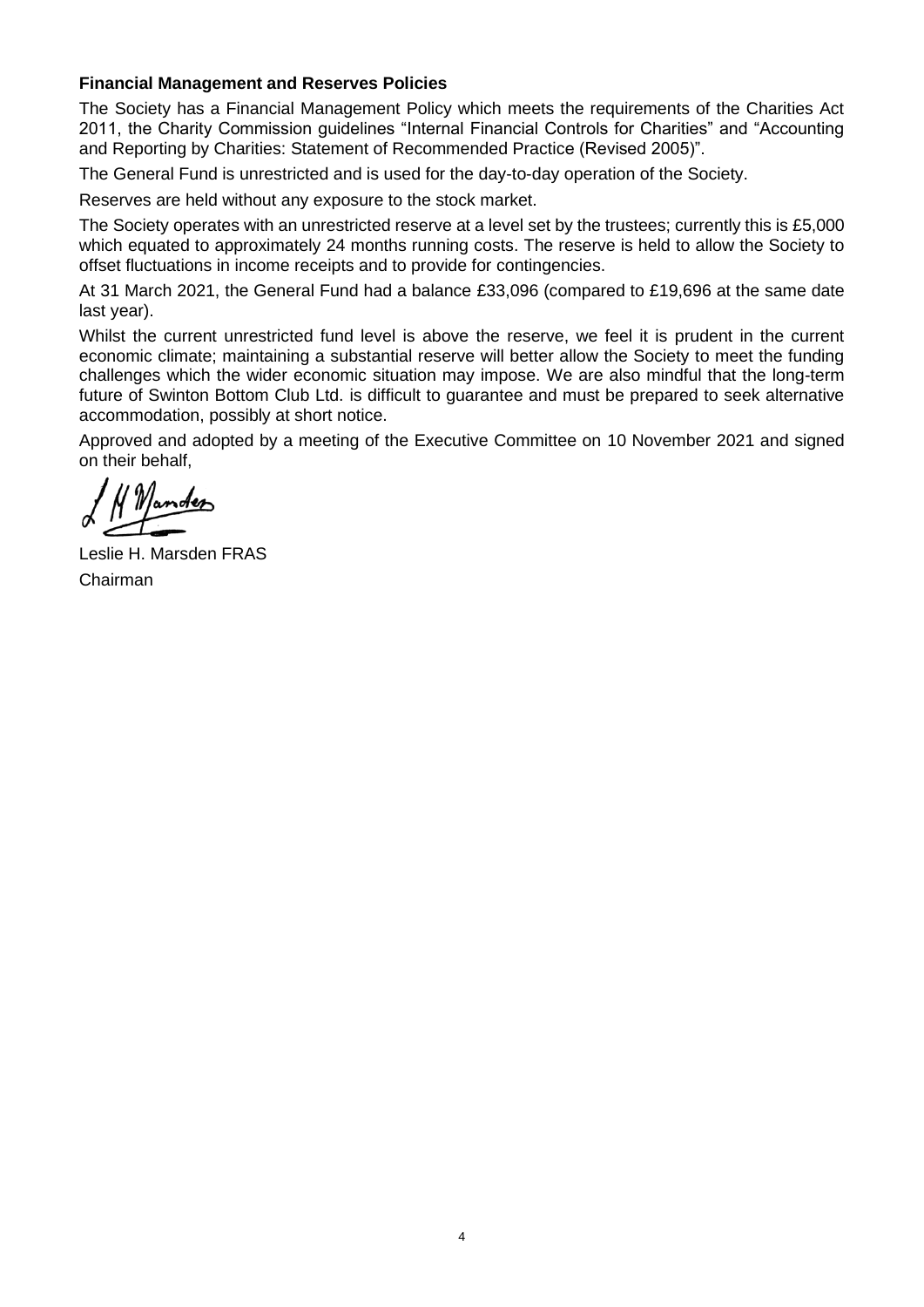# <span id="page-8-0"></span>**Accounts for the Year ended 31 March 2021**

# <span id="page-8-1"></span>*Receipts & Payments Account*

|                                    | <b>Unrestricted</b><br><b>Funds</b> | <b>Restricted</b><br><b>Funds</b> | <b>Total</b><br><b>Funds</b> | <b>Last Year</b> |
|------------------------------------|-------------------------------------|-----------------------------------|------------------------------|------------------|
|                                    | to nearest £                        | to nearest £                      | to nearest £                 | to nearest £     |
| <b>Receipts</b>                    |                                     |                                   |                              |                  |
| Admin. & General                   | 10,051                              |                                   | 10,051                       | 132              |
| <b>Community Access Programme</b>  | (10)                                |                                   | (10)                         | 871              |
| <b>Donations</b>                   | 1,759                               |                                   | 1,759                        | 313              |
| <b>Fundraising Income</b>          | 136                                 |                                   | 136                          | 340              |
| <b>Public Outreach</b>             |                                     |                                   |                              |                  |
| <b>Subscriptions &amp; Fees</b>    | 4,383                               |                                   | 4,383                        | 2,999            |
| <b>Total Receipts</b>              | 16,318                              | $\qquad \qquad -$                 | 16,318                       | 4,654            |
| <b>Payments</b>                    |                                     |                                   |                              |                  |
| Admin. & General                   | 35                                  |                                   | 35                           | 112              |
| <b>Fundraising Expenditure</b>     |                                     |                                   |                              | 147              |
| <b>Guest Speakers</b>              | 130                                 |                                   | 130                          | 315              |
| <b>Meeting Room</b>                | 1,080                               |                                   | 1,080                        | 1,057            |
| <b>Observatory Development</b>     | 161                                 |                                   | 161                          | 424              |
| <b>Observatory Operating Costs</b> | 1,434                               |                                   | 1,434                        | 1,643            |
| Subscriptions                      | 78                                  |                                   | 78                           | 167              |
| <b>Total Payments</b>              | 2,918                               | -                                 | 2,918                        | 3,865            |
|                                    |                                     |                                   |                              |                  |
| Net of receipts/(payments)         | 13,400                              |                                   | 13,400                       | 789              |
| Transfers between funds            |                                     |                                   |                              |                  |
| Cash funds last year end           | 19,696                              |                                   | 19,696                       | 18,907           |
|                                    |                                     |                                   |                              |                  |
| Cash funds this year end           | 33,096                              | -                                 | 33,096                       | 19,696           |

# <span id="page-8-2"></span>*Statement of Assets and Liabilities*

**Cash Assets** 

|                                  | <b>Unrestricted</b><br><b>Funds</b> | <b>Restricted</b><br><b>Funds</b> | <b>Total</b><br><b>Funds</b> |
|----------------------------------|-------------------------------------|-----------------------------------|------------------------------|
|                                  | to nearest £                        | to nearest £                      | to nearest £                 |
| <b>NatWest Current</b>           | 5,364                               |                                   | 5,364                        |
| Add: Cheques not cleared at bank |                                     |                                   |                              |
| NatWest Savings (Closed)         |                                     |                                   |                              |
| <b>NatWest Transfer Account</b>  |                                     |                                   |                              |
| Virgin Charity Account           | 27,679                              |                                   | 27,679                       |
| Petty Cash                       | 54                                  |                                   | 54                           |
| PayPal                           |                                     |                                   |                              |
| <b>Total Cash Funds</b>          | 33,096                              |                                   | 33,096                       |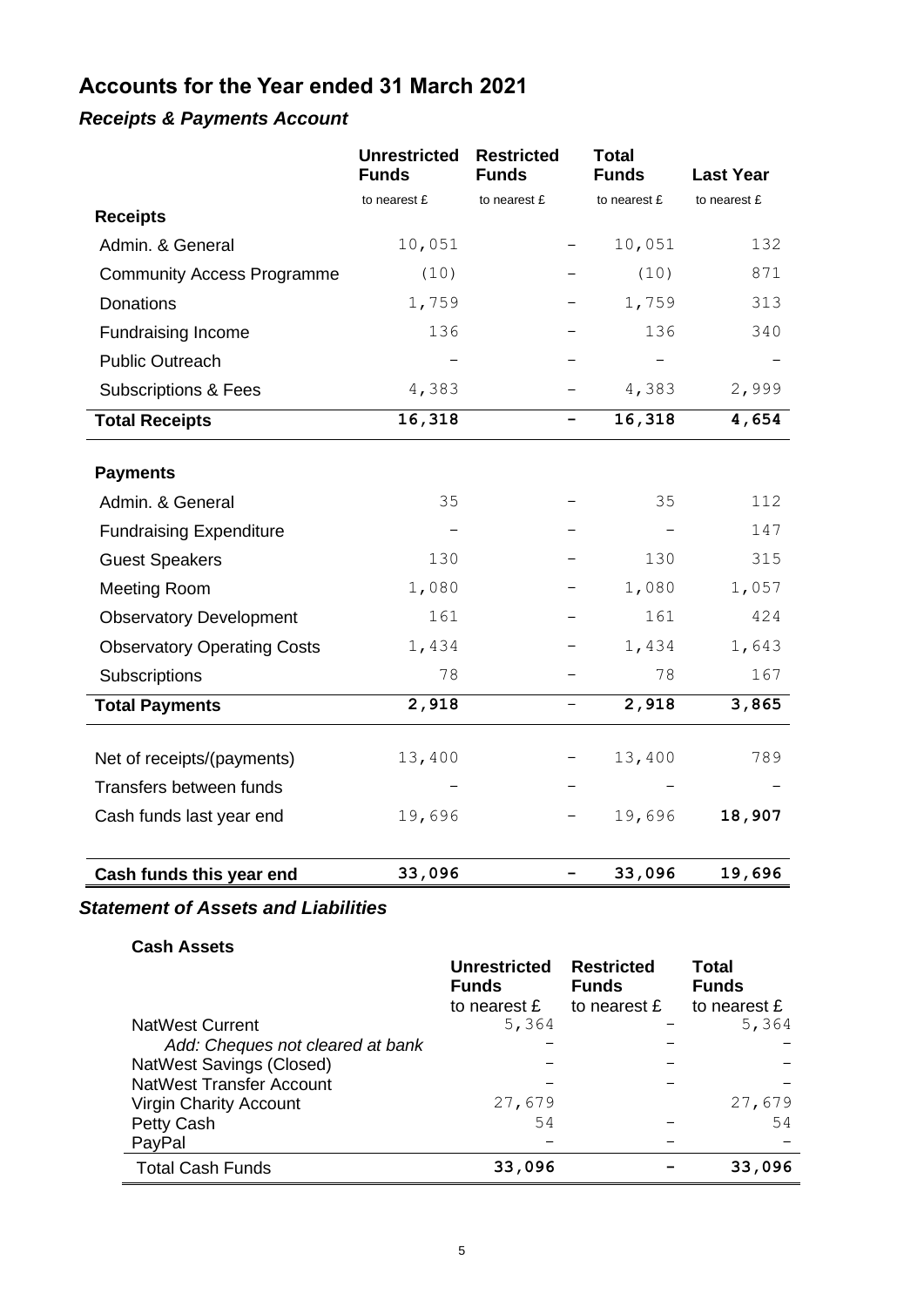# **Other Assets held for functional use**

All assets shown belong to the Unrestricted (General) Fund

| Focusser TCF-3 w/ Paramount Wiring Kit                                     | 1,400        |
|----------------------------------------------------------------------------|--------------|
|                                                                            | 355          |
| Takahashi 50mm Eyepiece<br>2x Takahashi 2" Diagonal                        | 600          |
| Baader Hyperion 68° Eyepiece Set consisting of seven focal lengths (5, 8,  | 604          |
| 10, 13, 17, 21, 24 mm), incl. Eyepiece case                                |              |
| 2x Personal Computers                                                      | 1,000        |
| Data Projector - Observatory Use                                           | 799          |
| Data Projector - Outreach Use                                              | 400          |
| ZWO ASI 071MC Pro (16-megapixel cooled colour camera)                      | 1,400        |
| <b>Solar Max Telescope (purchased June 2003)</b>                           |              |
| H-alpha filter                                                             | 3,154<br>648 |
| Williams Optics 80mm Zenithstar 2                                          | 246          |
| Eyepiece set for Solar Max<br>Orion optics field tripod                    | 289          |
| <b>GPDX Mount</b>                                                          | 695          |
| Sky Sensor 2000                                                            | 859          |
| Dovetail plate and counterweight                                           | 54           |
| <b>Meeting Room (Rented) Contents</b>                                      |              |
| Optoma EH415e Video Projector & accessories (purchased 2016)               | 1,037        |
| Phillips Data Projector (purchased 2000)                                   | 3,500        |
| Overhead projector (purchased 1996)                                        | 300          |
| Kodak Slide Projector (purchased1996)                                      | 1,300        |
| Panasonic AG7350 SVHS video recorder (s/h price)                           | 1,000        |
| <b>DVD Player</b>                                                          | 60<br>20     |
| Amplifier                                                                  | 500          |
| Furnishings (purchased 1999)<br>Library                                    |              |
| Books, DVDs, videos, CD-ROMs; all in good condition (items of varying age) | 2,600        |
| Telescope 76.2 1250mm + 3 eyepieces & tripod                               | 100          |
| Tasco Refractor Telescope (9TE-5)                                          | 50           |
| Dell Remote control keyboard                                               | 30           |
| Meade LXD 55F/U 5" Refractor Telescope                                     | 150          |
| Canon EOS 350D Digital SLR Camera                                          | 200          |
| <b>Sale Items for Fundraising</b>                                          |              |
| Books - assorted stock                                                     | 220          |
| <b>Phil Turner Legacy</b>                                                  |              |
| Telescope - 14-inch Dobsonian                                              | 1,600        |
| Telescope – 5" Celestron "Go to" Telescope                                 | 700          |
| Telescope - Coronado PST 40mm                                              | 479          |
| Telescope - Orion Optics 5" Reflecting Telescope                           | 300          |
| Binoculars - Helios                                                        | 200          |
| Assorted Eyepieces, filters and tripods (no item over £75)                 | 450          |
|                                                                            | 95,605       |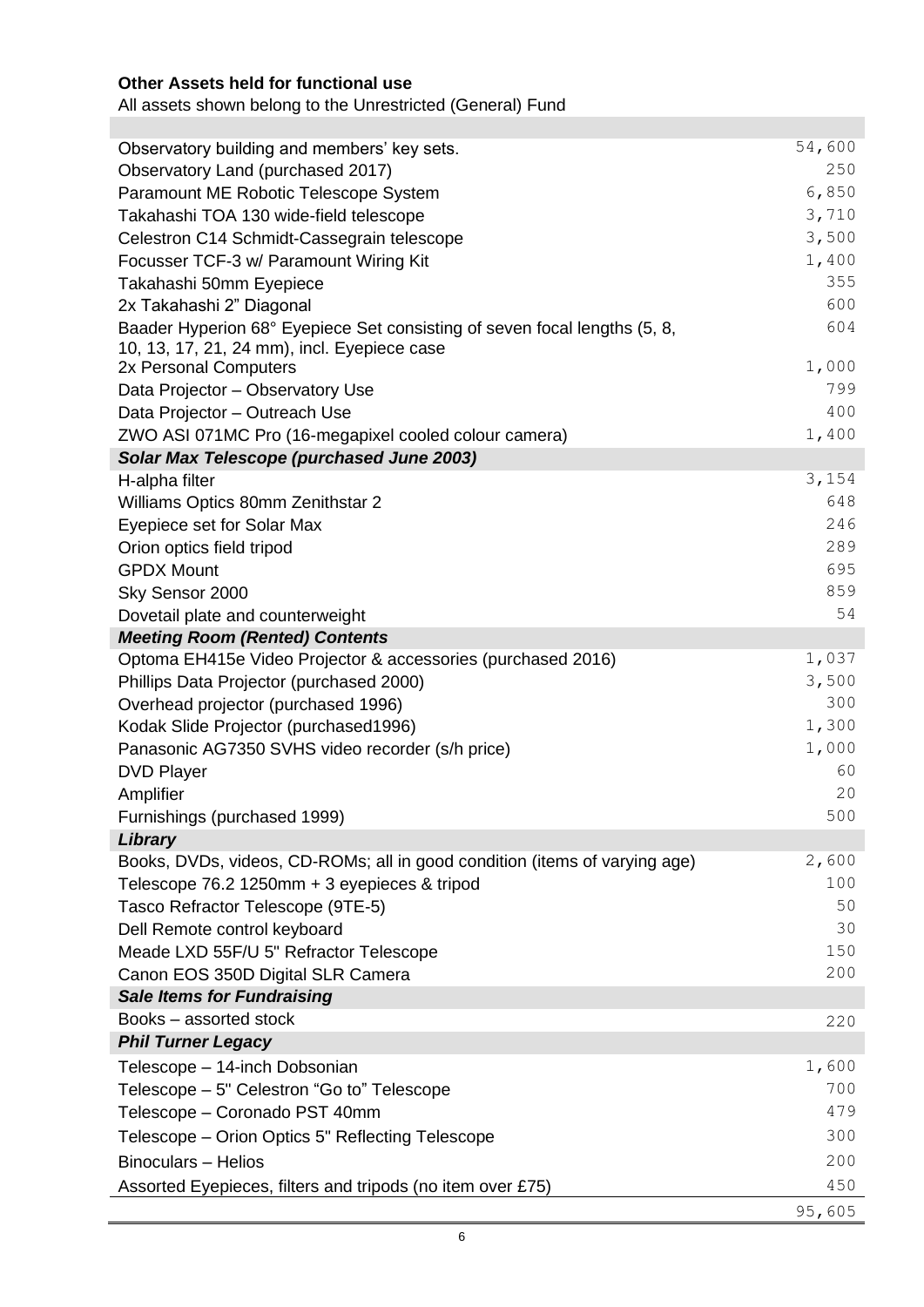#### <span id="page-10-0"></span>*Notes to the Accounts*

#### Restricted Funds

The society is currently operating with no restricted funds.

#### Trustees' Expenses

No expenses were paid to any of the Trustees during the year except to reimburse them for purchases made on behalf of the Society.

#### Trustees' Indemnity Insurance

No charitable funds have been used to purchase insurance to indemnify the Trustees against the consequences of any neglect or default on their part.

#### Accounting Policies

Section 133 of the Charities Act 2011 permits a charity to prepare a receipts and payments account and a statement of assets and liabilities where gross income in the financial year does not exceed £250,000, therefore receipts and payments accounts and a statement of assets and liabilities has been prepared and presented for the year ended 31 March 2018; this is consistent with previous years.

Bank Interest is included in the Admin & General category.

All Income, including grants and investment income is recorded when received.

All Expenditure is recorded when paid.

Gift aid reclaimable on donations is included in the amounts of income once received.

Basis of Valuations

Valuations have been provided for assets held for functional use, where possible the brand-new purchase price/replacement cost is given. If this is not readily available a second-hand purchase price is given.

#### Independent Scrutiny

In the year ended 31 March 2020 gross income did not exceed £25,000 and therefore, in accordance with the sections 144 & 145 of the Charities Act 2011 no audit or independent examination is required, and no such scrutiny requirement is imposed by the Society's governing document.

Cheques not cleared at bank at 31 March 2020

On 31 March 2021, there were no cheques issued by the society which had not been presented at the bank.

For comparison, on 31 March 2020 there were no cheques issued by the society which had not cleared at the bank.

Approved and adopted at a meeting of the Executive Committee on TBC and signed on their behalf.

H Mander

Leslie H. Marsden FRAS Chairman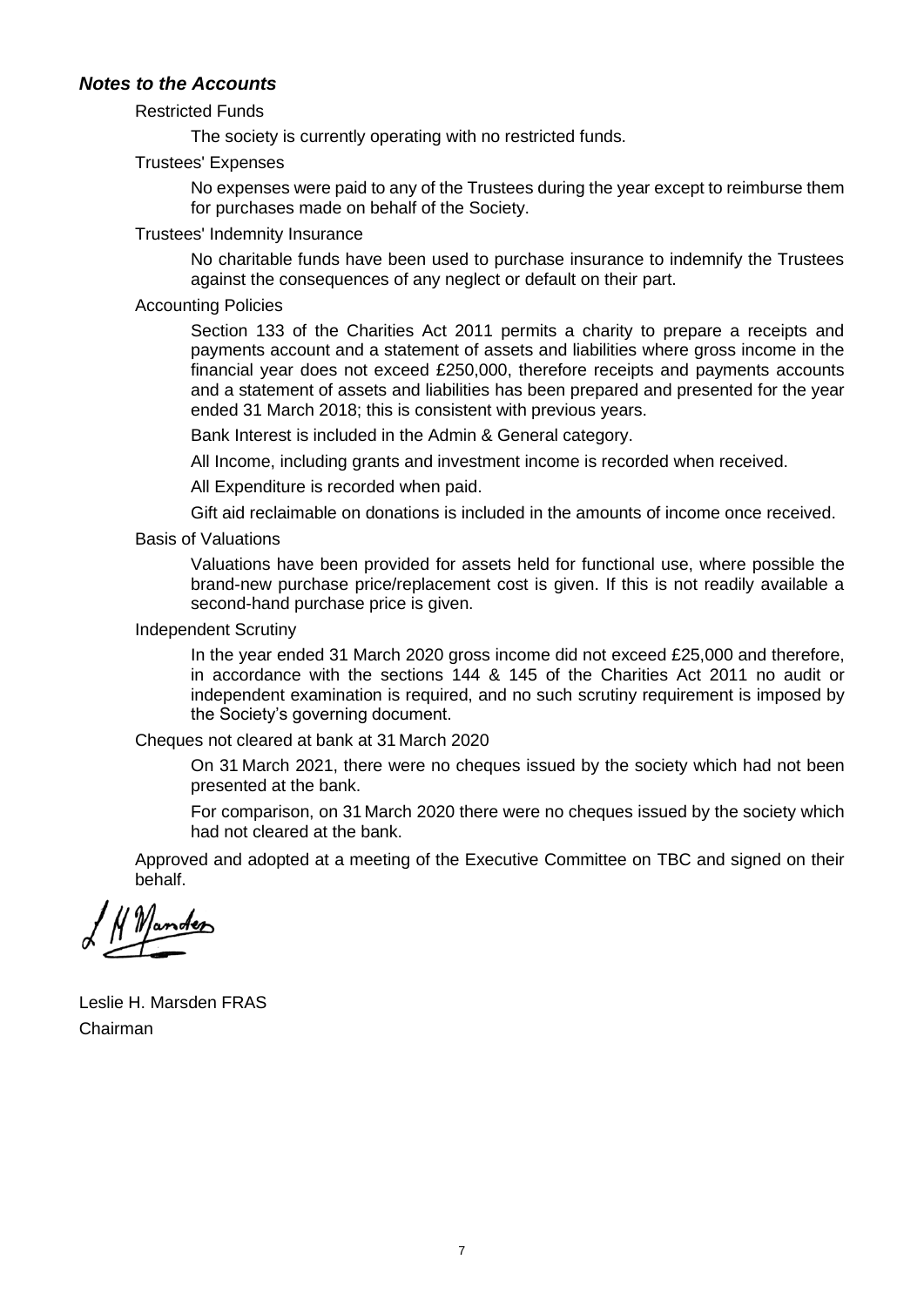# <span id="page-11-0"></span>**Reference and Administrative Details**

# <span id="page-11-1"></span>**Charity Name**

The Mexborough & Swinton Astronomical Society which is also known as MSAS.

# <span id="page-11-2"></span>**Charity Number**

Registered Charity in England & Wales, Nº.1064103

# <span id="page-11-3"></span>**Principal Address**

147 Queen Street **Swinton** Mexborough South Yorkshire S64 8NG

## <span id="page-11-4"></span>**Charity Trustees as of 31 March 2021**

| Mr Leslie Holmes Marsden      | Chairman                                        |
|-------------------------------|-------------------------------------------------|
| Mr Shaun O'Dell               | Secretary                                       |
| Mr Michael Kerry Collinson    | Treasurer                                       |
| Mr Roy Gunson                 | Deputy Chair                                    |
| Mr Glenn Michael John Marsden | <b>IT Officer</b>                               |
| Mr Anthony John Morris        | <b>Curator of Instruments &amp; Observatory</b> |
| Mr Stephen Taylor             | Programme Co-ordinator                          |
| Mr Andrew Kirton-Vaughn       | <b>Observations Officer</b>                     |
| Mr Peter Jalowiczor           | Librarian                                       |
| Mr Philip John Muffett        | <b>Committee Member</b>                         |
| Mr Paul D'Silva               | Committee Member                                |
| Mr Kristian Keith Hudson-Lee  | Committee Member                                |

# <span id="page-11-5"></span>**Patrons as of 31 March 2021**

Dr Allan Chapman *Patron & Honorary President*

# <span id="page-11-6"></span>**Advisors**

| <b>Banking</b>                      | National Westminster Bank PLC.<br><b>Bank Street</b><br>Mexborough<br>South Yorkshire<br><b>S64 9QE</b> | Virgin Money<br>Jubilee House<br>Gosforth<br>Newcastle upon Tyne<br>NE3 4PL                                               |
|-------------------------------------|---------------------------------------------------------------------------------------------------------|---------------------------------------------------------------------------------------------------------------------------|
| Insurance Broker<br>and Underwriter | <b>Access Insurance Services</b><br>50 Chapel View<br>South Croydon<br>Surrey<br>CR <sub>2</sub> 7LF    | Ansvar Insurance Company Ltd.<br>Ansvar House<br>St. Leonards Road<br>Eastbourne<br><b>East Sussex</b><br><b>BN21 3UR</b> |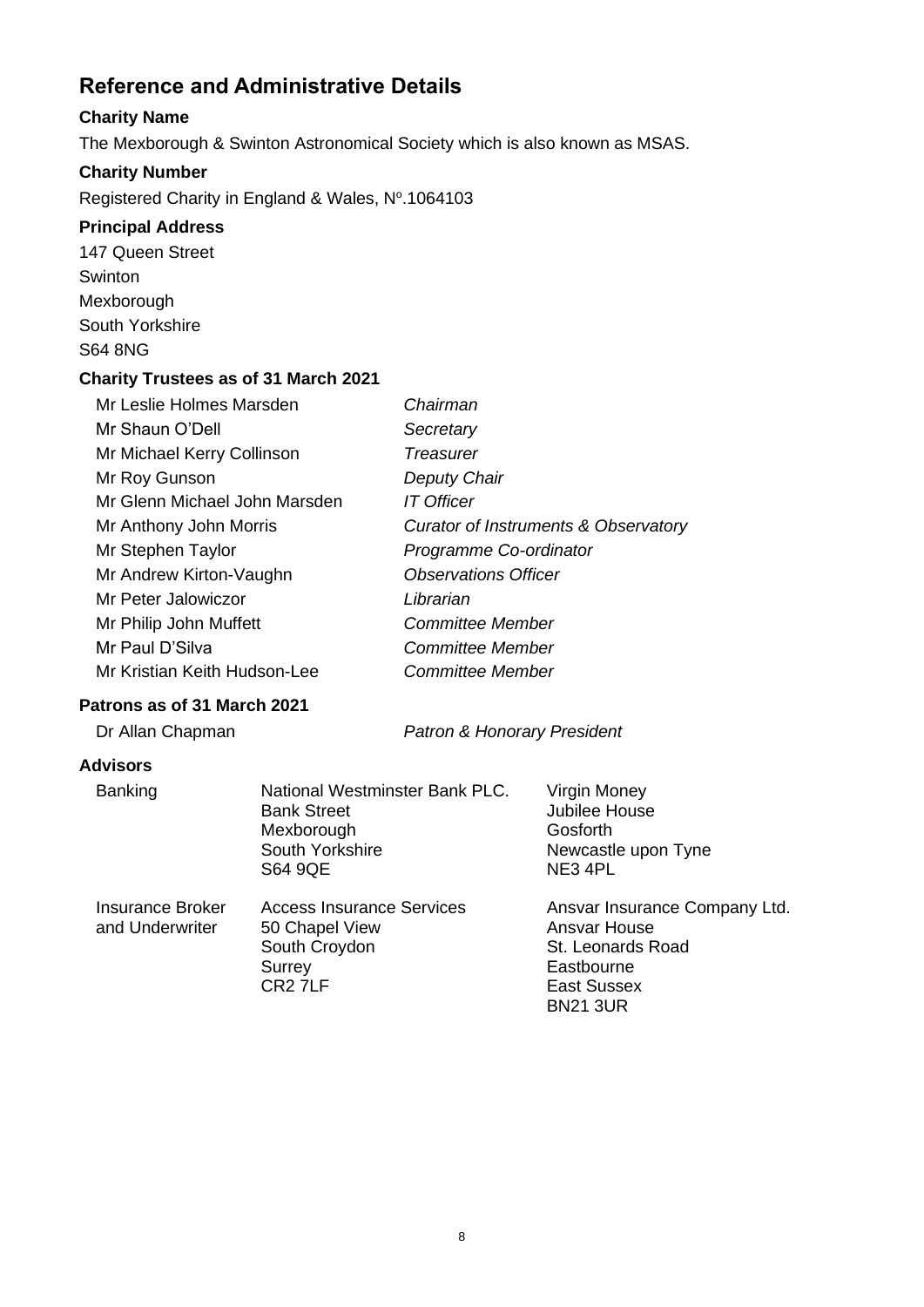## <span id="page-12-0"></span>*Structure, Governance, and Management*

#### <span id="page-12-1"></span>**Governing Document and Constitution**



The Society is an unincorporated association and is governed by a constitution adopted August 1996 and last amended 23 May 2013; this is available from our website at [msas.org.uk/about/constitution-and-rules.](https://msas.org.uk/about/constitution-and-rules)

The Society is run entirely by its members who pay an annual membership subscription and are not eligible for reimbursement of any out-of-pocket expenses. As of 31 March 2020, the Society had a membership of 32.

#### <span id="page-12-2"></span>**Trustee Selection and Management**

The Society is managed by an Executive Committee which consists of all the appointed trustees. Several the trustees also hold offices within the society, these officers are noted in the list of current trustees above.

The Executive Committee meets typically once per month.

At each meeting, the Treasurer presents the latest accounts, these are reviewed against budgets and forecasts; spending is discussed and approved. Officers may authorise some spending, between meetings, within set limits but must ensure such spending is reported at the next meeting.

The meetings also offer a forum to review recent activities within our programme and to plan forthcoming events. Correspondence and applications for membership received are considered, in addition, officers report on their areas of responsibility. Further *ad hoc* meetings are called if required, for example to plan and manage special events or projects.

The Annual Report and Statement of Accounts are approved by the trustees and presented to the members at the Annual General Meeting.

#### <span id="page-12-3"></span>**Related Organisations**

The Society is a member of the Federation of Astronomical Societies (FAS), a national body established to promote co-operation between astronomical societies and provide information 回送回 and advice to its members; for further information, see the FAS website ■※※

[www.fedastro.org.uk/fas.](http://www.fedastro.org.uk/fas)

A trustee of Mexborough & Swinton Astronomical Society, Shaun O'Dell, has in the year to 31 March 2021 served on the Council of the FAS; all FAS Council members are drawn from the Federation's member societies.

The Society made a subscription payment to the FAS of £25 in the year and purchased additional Public Liability Insurance, to cover events held away from the Observatory and meeting room, as part of a group scheme at a cost of £28.

The Society's meeting room is a rented room in the Swinton Bottom Club Ltd. (formerly Swinton Working Men's Club & Institute). It is a requirement our tenancy that all adult members of the society must be members of the Swinton Bottom Club, this is managed by the society. In addition, room rent was paid in the amount of £1,080 (£90 per calendar month).

#### <span id="page-12-4"></span>**Conflicts of Interest**

In the year to 31 March 2021 the society has employed the services of Safron Electrical Safety to provide security, fire, safety and electrical services to the J.A. Jones Hoober Observatory, the total amount paid to this company in the year is £70. Mr Kristian Hudson-Lee is both a trustee of the society and owner of Safron Electrical Safety.

Mr Hudson-Lee is asked to withdraw from any trustee meeting where employment of Safron Electrical Safety is being discussed.

The trustees feel the prices charged by Safron Electrical Safety are competitive and the society benefits from having the work carried out by someone who has great familiarity with the observatory and its systems and who has unsupervised building access.